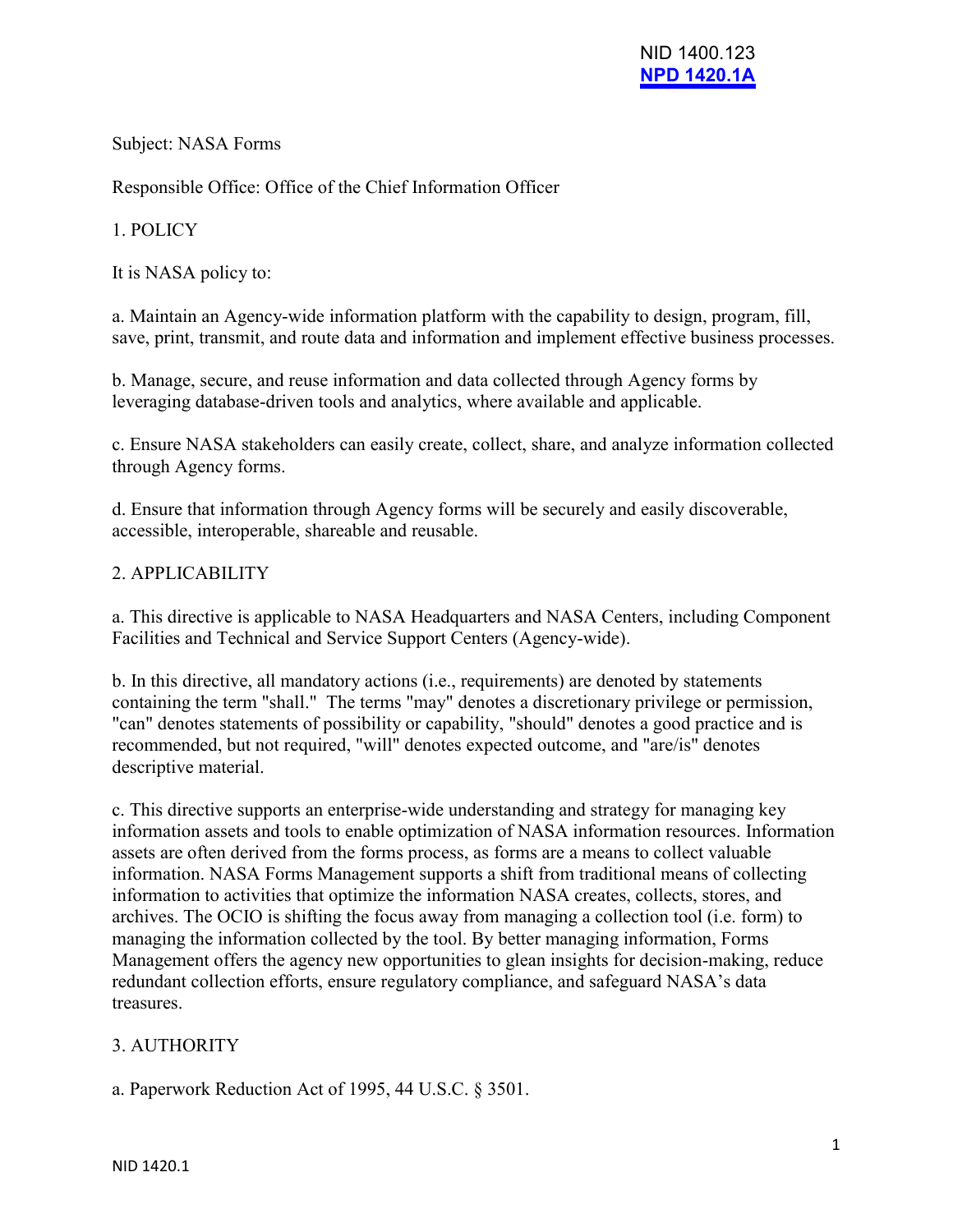### b. Government Paperwork Elimination Act, 44 U.S.C. § 3504.

## 4. APPLICABLE DOCUMENTS AND FORMS

- a. Privacy Act, 5 U.S.C. § 552a
- b. Rehabilitation Act of 1973, Section 508, 29 U.S.C. § 794 (d)
- c. Records Management by Federal Agencies, 44 U.S.C. § 3101 et seq.
- d. Paperwork Reduction Act, 44 U.S.C. § 3501
- e. [Information Management Handbook For NASA Electronic Forms](https://nodis-dms.gsfc.nasa.gov/library/OPD_docs/NAII_1420_1_.pdf)

### 5. RESPONSIBILITY

### **a. The NASA Chief Information Officer (CIO) shall:**

(1) Provide overall guidance and strategy for NASA's Information Management Program, of which forms-related information collection and management is an element.

(2) Designate an Agency Forms Officer who reports to the Information Management Program Executive, and oversees and coordinates forms-related information collection and management across NASA.

### **b. The Information Management Program Executive shall:**

(1) Maintain IT authority and programmatic authority over Information Management functions, including forms-related policies and processes.

(2) Establish and maintain processes to achieve agency Information Management Program goals and objectives that enable efficient and effective information collection and management using Agency forms.

(3) Investigate and recommend relevant information technologies to guide efficient and effective management of information collected through Agency forms.

(4) Establish metadata and processes for data collection to be used with forms, as appropriate, to support the ability to organize and identify data.

(5) Develop and provide processes and systems that support the approving authority for requests to post and release NASA data collections at the enterprise level.

(6) Ensure data collection processes are compliant with privacy requirements, Paperwork Reduction Act (PRA), Privacy Act, Records Management, and 508 regulations.

(7) In cooperation with the NASA Applications Program, integrate planning for the Agencywide technology platform.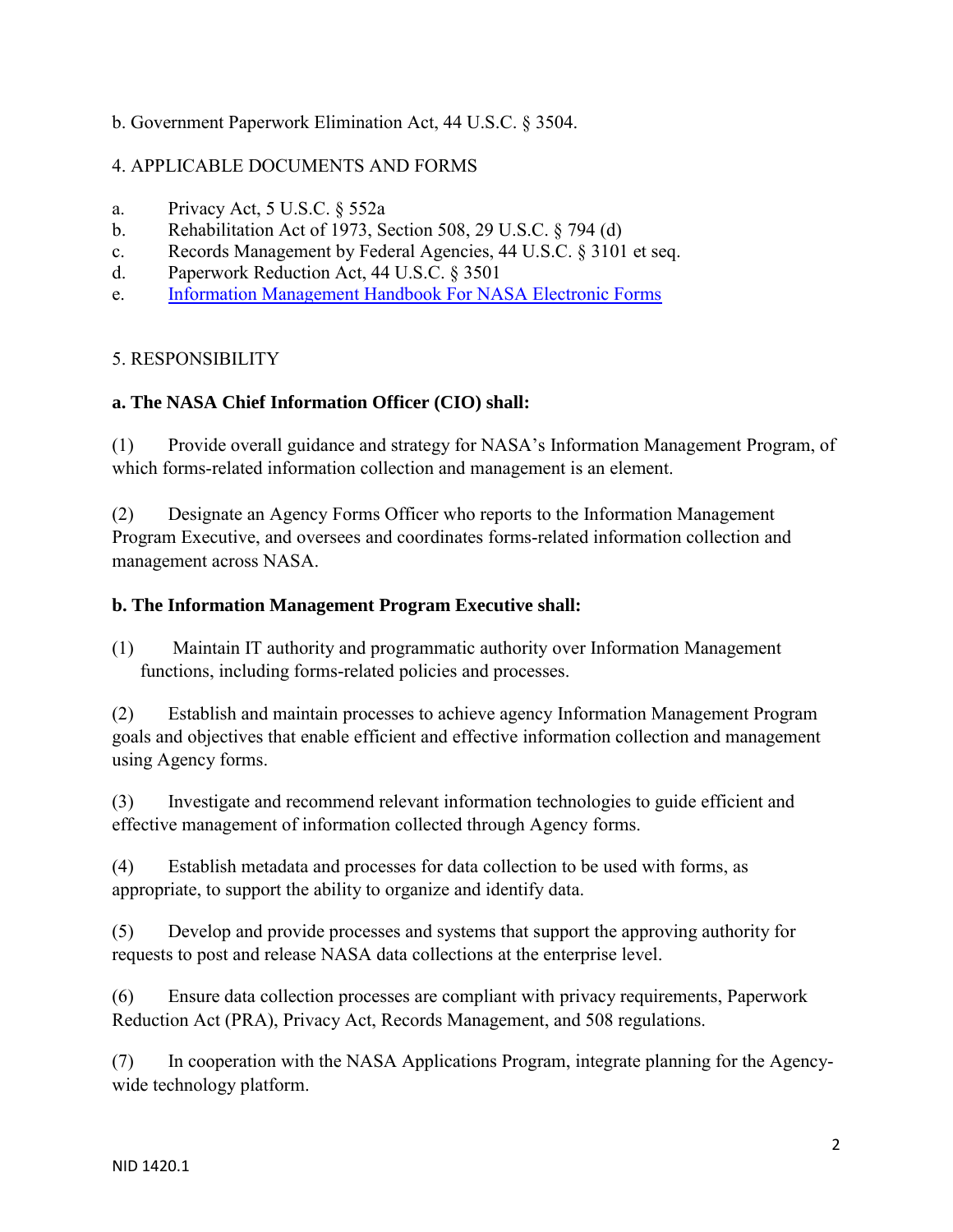(8) Designate an Agency Forms Officer to support evolving technology requirements and tools to maximize efficient use of NASA information collected through Agency forms.

(9) Include the Agency Forms Officer, Center Forms Manager/Officer, and other Information Management Program stakeholders in process improvement initiatives.

(10) Ensure the Agency Forms Officer enables and supports activity by Center Forms Managers/Officers to coordinate with their Center Privacy Officers, Records Officers, and PRA Officer to comply with Privacy, Records, and PRA requirements.

(11) Ensure the Agency Forms Officer coordinates configuration control of the NASA Electronic Forms System data collection database with the NASA Electronic Forms Working Group (NEFWG) Configuration Management Board (CMB) and OCIO Applications Program.

### **c. The Agency Forms Officer shall:**

- (1) Serve as a liaison with GSA, other agencies, and outside organizations in regard to NASA information collected by forms.
- (2) Coordinate agency-wide activities with the Center Forms Managers/Officers to leverage data analytics for information collected through forms.
- (3) Ensure Center Forms Managers/Officers coordinate with their Center Privacy Manager and the Center PRA Clearance Officer before the Information Owner-requested data is collected, released, or posted to the NASA Electronic Forms System.
- (4) Secure training opportunities for emerging data-centric forms collection processes for Center Forms Managers/Officers.

### **d. The NASA Center Directors shall:**

(1) Designate a Center Forms Manager/Officer to coordinate with the Information Management Program Agency Forms Officer to implement and support Agency forms processes, technology, and tools, as appropriate.

### **e. The Center Forms Manager/Officer shall:**

- (1) Provide recommendations to Information Owners on the best format and tools to collect information, whether Agency or Center forms, as appropriate.
- (2) Review information to be collected. If sensitive information is being collected, refer Information Owners to Center compliance officers for further review and approval for Privacy, PRA, Rehabilitation Act Section 508, and ITAR and export control when required.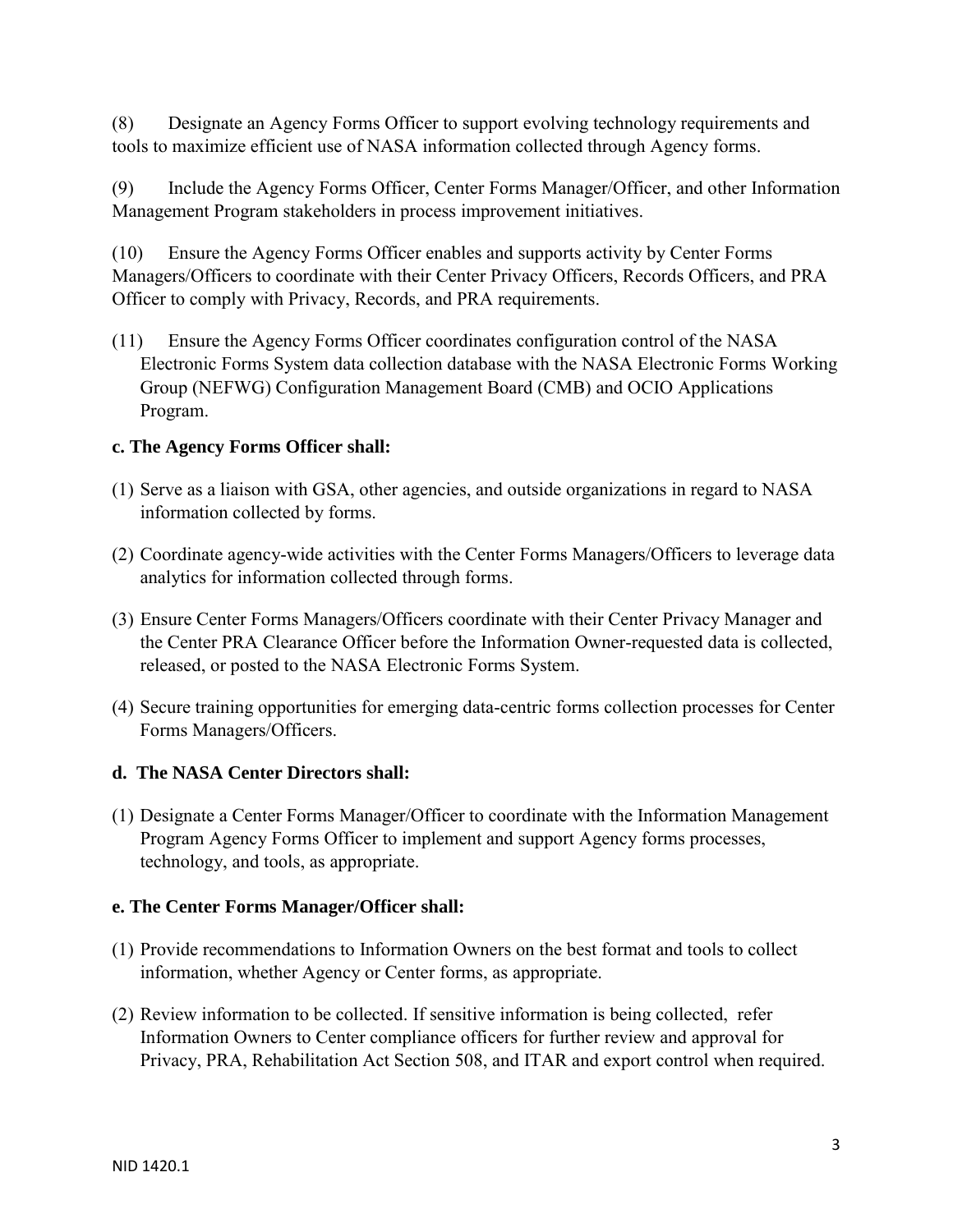- (3) Periodically review and analyze information collected through existing forms and databasedriven templates, when available.
- (4) Participate in Information Management Program working groups, communications, data analysis, and other activities, as available and appropriate.
- (5) Update the central repository of active and inactive forms.
- (6) Review, periodically, all active Center forms and active data collections. Report results to the Agency Forms Officer.
- (7) Participate in training opportunities for emerging data-centric collection processes and trends, as available.
- (8) Ensure compliance with the requirements in the Information Management Handbook For NASA Electronic Forms.

#### **f. The Information Owner shall:**

- (1) Leverage database-driven Agency forms and existing metadata standards, when available and as appropriate, to improve efficiency and reusability of information typically collected using forms.
- (2) Use data-centric collection processes, when available and as applicable.
- (3) Identify data collections or segments of data that are re-usable and sharable internally to NASA at large or to specific organizations.
- (4) Comply with the guidance provided by their Center Forms Managers/Officers.
- (5) Coordinate with their Center Forms Managers/Officers, Center Privacy Manager, and the Center PRA Clearance Officer as needed.
- (6) Ensure NASA data collections appearing on NASA-managed Web sites are linked from the NASA Electronic Forms System to ensure the most current collection is accessible.

### 6. DELEGATION OF AUTHORITY

None

### 7. MEASUREMENT/VERIFICIATION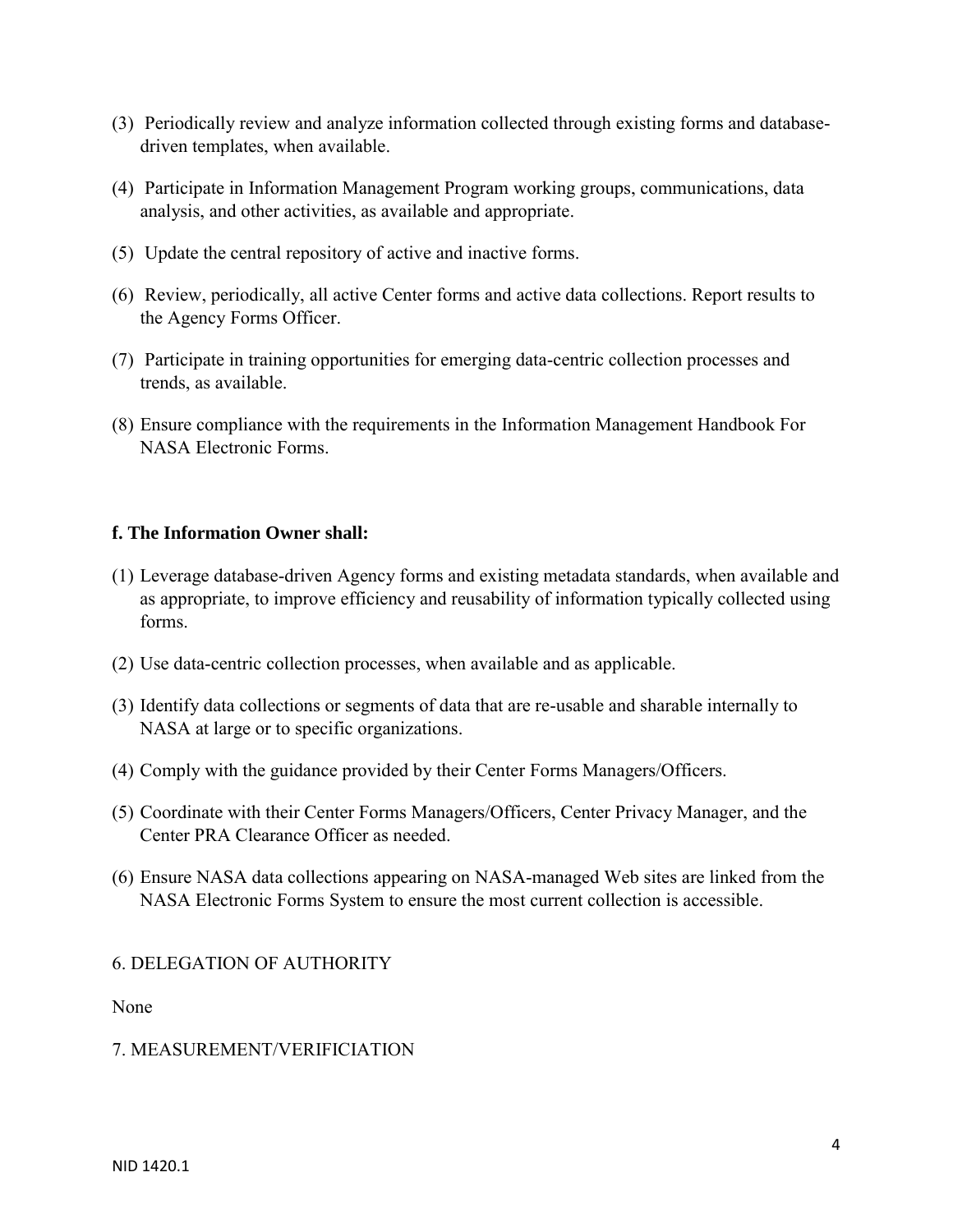To determine if NASA complies with current regulations or directives, the Agency Data Collection Officer shall:

- a. Keep a record and measure of retired and archived data collections.
- b. Record the number of data collections or segments that are re-used.